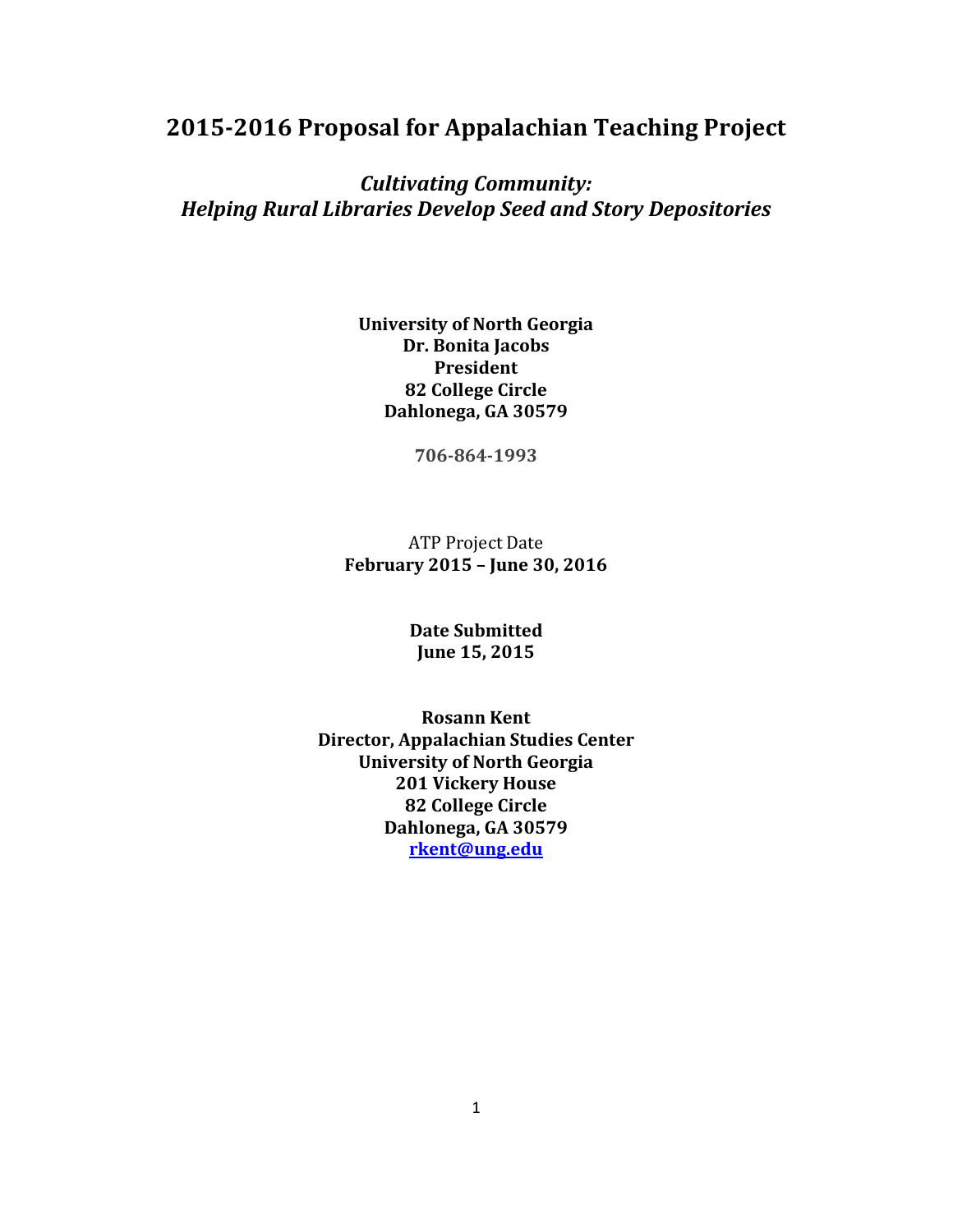## **PROJECT FOCUS**

"Cultivating Community: Helping Rural Libraries Develop Seed and Story Repositories" will make local heirloom seeds and the cultural memories of the seed keepers more accessible to Appalachian Georgians.

By partnering with the Chestatee Regional Library, this project will make heirloom seeds more accessible to Appalachian Georgia.

#### **PROJECT DETAILS**:

#### **Course Number:** GASC 34800

**Name:** A*ppalachian Experience* (Fall, 2015)

**Other courses**: Because this interdisciplinary research project cannot be accomplished in one semester, faculty mentors will integrate portions of it into the syllabi of selected other courses in UNG's Minor in Appalachian Studies:

- GASC 3500: *Special topics, Appalachian Storytelling*
- GASC 3500: *Special topics in Appalachian Studies, Saving Appalachian Gardens and Stories* (Summer 2015)
- GASC 3100 *Introduction to Appalachian Studies* (Fall 2015 and Spring 2016)

**Instructors:** Rosann Kent and Dr. Chris Dockery. Professor Karrie Ann Fadroski, biology instructor, will also provide technical assistance for seed preservation.

**Community Partner:** [Chestatee Regional Library System](http://chestateelibrary.org/) covers two Appalachian counties: Dawson (211 sq. mi.) and Lumpkin (284 sq. mi.).

#### **Need:**

Like most libraries serving rural communities, Chestatee Regional Library, CRL, has experienced decreased funding and staff, yet is charged with a mission to "offer lifelong learning opportunities, family and local history resources, and recreational materials to everyone in Dawson and Lumpkin Counties."

Likewise, the Appalachian Studies Center has collected almost 150 heirloom seed varieties as part of its Saving Appalachian Garden and Stories (SAGAS), an art-based research program that engages community members. In addition to gathering, growing, and banking heirloom seeds, the SAGAS program bridges the gap between art and science by collecting enthnocultural memories from seedkeepers and then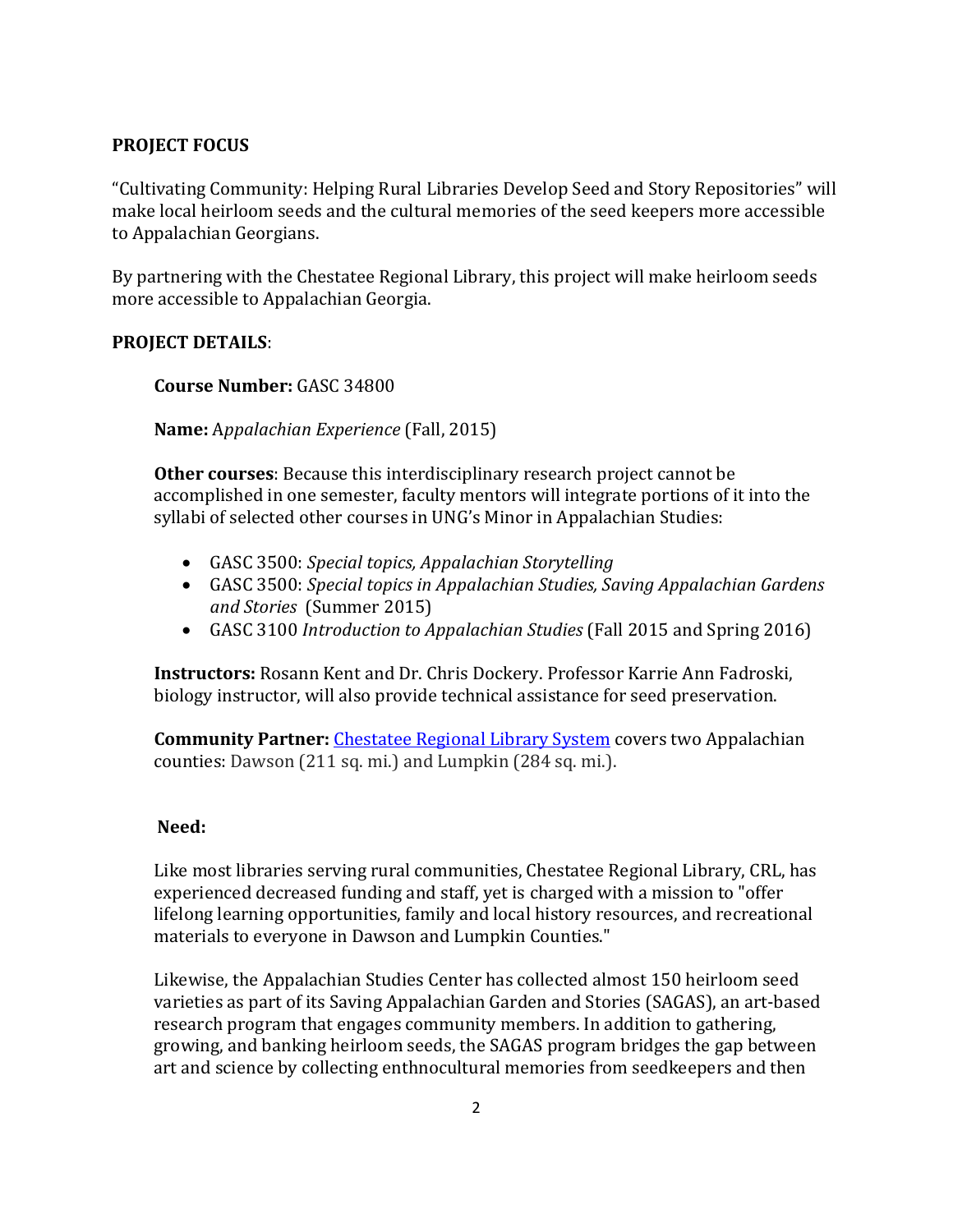creating public art installations from the interviews. However, the Center has no consistent distribution mechanism for its seeds, stories, or art.

Finally, to our knowledge, other seed banks and/or seed libraries in north Georgia do not exist. Rural libraries are more than buildings with books. They are community meeting places where stories and information are shared. We believe that this partnership to share seeds and their ethnocultural memories will be of mutual benefit for many.

#### **Number and description of planned meetings with community partner**

Faculty mentors began informal discussions with librarians in April 2014.

- 1. June, 2015. Initial Planning Meeting with faculty mentors and librarians.
- 2. July 2015. Mentors hold follow up meeting with partners to begin planning publicity campaign.
- 3. August 2015. Partners introduced to three classes. Students tour both branches of library.
- 4. September 2015. Students provide program outline to partners and hold rehearsal at each library. Students introduce partner to seed intake form and seed dispensing machine.
- 5. October 2015. Kick-off is held at both libraries.
- 6. November 2015: Partner reviews ATP presentations and gives feedback after "dress rehearsal" to partner and public.
- 7. December 2015. Partner invited to end-of-semester celebration.
- 8. Jan. 2016. Partnership cycle begins for new spring classes.
- 9. Feb. 2016. Partner and students develop two programs for two age groups to be presented at two locations.
- 10. Note: Partners will be contacted throughout the year by students regarding resupply of seed machine, collection of donated seeds and any emerging issues.

## **Overview of the project, including its central focus**

The project provides students an opportunity to engage in ARC's regional food initiative by piloting a mechanism to distribute heirloom seeds and their ethnocultural memories through regional libraries in Southern Appalachia. Students and community volunteers will build two portable prototypes of seed dispensing machines. They will create packaging as well as a marketing campaign in consultation with the librarians. Students will develop reader's theater from transcriptions and conversation with seed keeper, culminating in October with a public launch at both locations of the Chestatee Regional Library.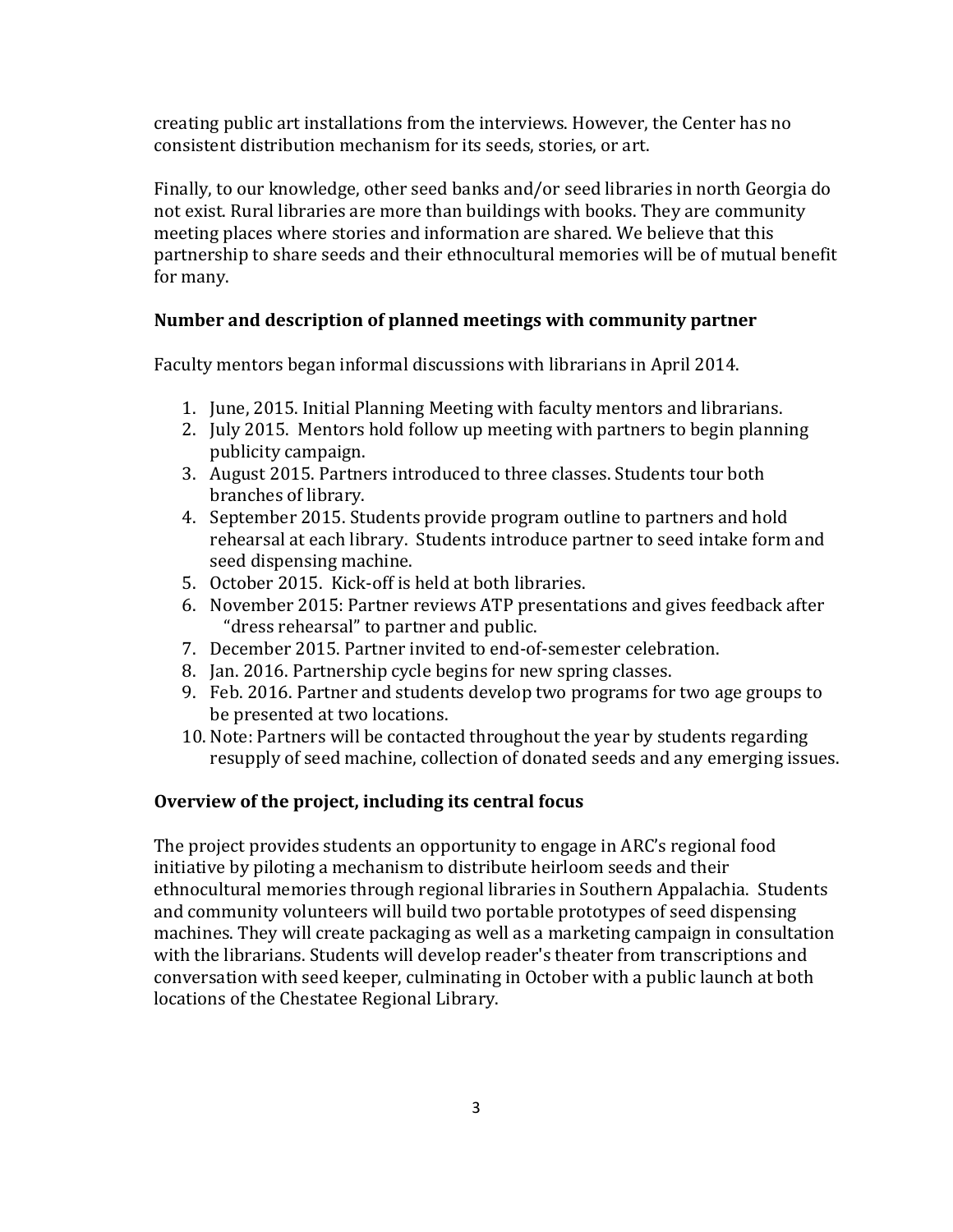## **Goals and Objectives**

The following goals and objectives will serve as the focus for the upcoming year's Plan of Work for the Appalachian Studies Center. Faculty mentors in Appalachian Studies, art, and biology will integrate the following goals/objectives/activities/ in selected courses outlined above.

## **Project Goals/Objectives embedded in syllabi**

- *1.* As a result of their participation in this project, students will be positioned as emerging leaders, scholars, artists and activists who can foster sustainability in the Appalachian Region.
- *2.* Through place-based pedagogy, students will be engaged as active learners, participants, and community researchers*.*
- *3.* Using qualitative methodologies (e.g. arts based inquiry) students will engage in promoting self-sufficiency through gardening and seed saving in Lumpkin and Dawson counties.
- *4.* Research will address first goal of the ARC strategic plan: increase job opportunities and per capita income as well as support the White House Rural Council initiative on regional food economies. By learning skills such as public speaking, project management, and leadership, students are prepared for the jobs of tomorrow.

## **Activities embedded in syllabi**

- 1. All students will participate in assigned aspect of the project.
- 2. All students will contribute at least 20 hours of direct service in maintaining and harvesting heirloom seed demonstration garden and/or creating seed packets.
- 3. All students will attend at least one of the four planned activities with partner.
- 4. All students will participate in "dress rehearsal" to partner and community.
- 5. Selected students will attend ATP conference in Washington and Appalachian Studies Association.
- 6. All students will participate in academic discussion to include lectures and analysis of assigned readings, which include selections from
	- Bill Best's *Saving Seeds/Preserving Taste: Appalachian Seed Savers*
	- Janise Ray's *The Underground Seed Revolutio*n

## **PROJECT OUTCOMES**

- Develop leadership and civic-capacity among the students engaged in the project
- Provide opportunities for students to experience various parts of the region and the work of the Commission in Washington, D.C
- Contribute to the ARC's initiative on regional food systems and enhance student and community awareness ARC's presence in north Georgia